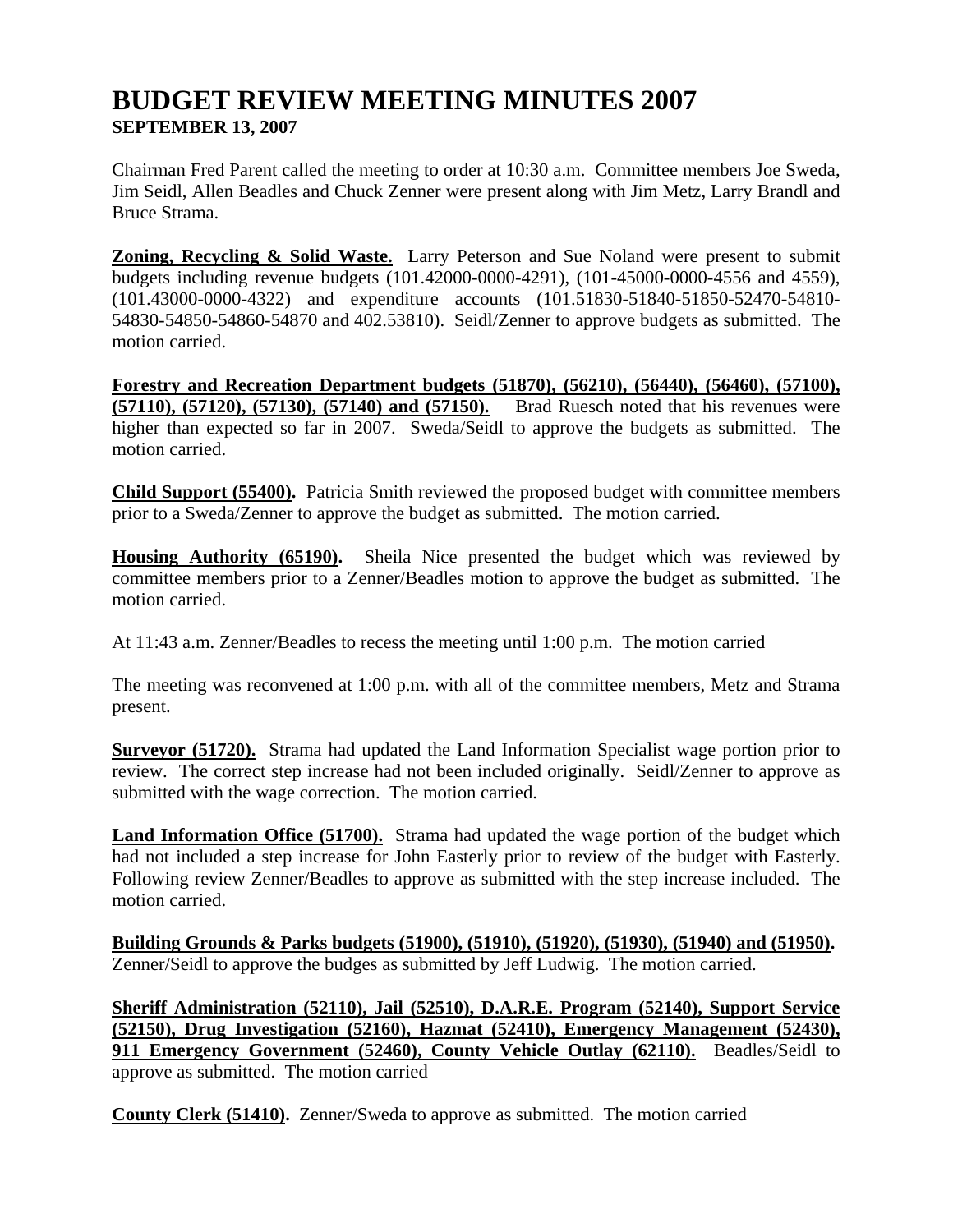**Elections (51420).** Beadles/Seidl to approve as submitted. The motion carried.

**University of WI Extension Office (56710) and Agent budgets, Family Living (56720), Resource (56730), 4-H Agent (56740) and Agriculture (56750).** Beadles/Sweda to approve the budgets as submitted. The motion carried.

**Payroll Accounting (51590).** Seidl/Zenner to approve as submitted. The motion carried.

**Tourism (51880).** Zenner/Seidl to approve as submitted. The motion carried.

**Northwest Regional Planning.** Sweda/Beadles to approve as submitted. The motion carried.

**Airport (53610).** The Airport budget was reviewed with Jim Wood prior to a Beadles/Sweda motion to approve the budget as submitted. The motion carried.

Sweda/Beadles to adjourn the meeting at 2:44 p.m. The motion carried.

Bruce P. Strama

#### **SEPTEMBER 14, 2007**

Chairman Fred parent called the meeting to order at 9:30 a.m. with all members present along with Jim Metz and Bruce Strama.

**Marie Koerner submitted budgets including revenue budget (101.45000.0000.4516), and expenditure budgets including Human Resources (51430), County Board (51110), Insurance, Contracted Attorney (51230), Central Duplicating (51450), HRA Administration (51460), County Vehicle (51470), Property & Liability (51960), County Vehicle Outlay (62110), Purchasing (111.51550) and Auto Collision & Upset (702.51960).** Beadles/Sweda to approve budgets as submitted. The motion carried.

**Consulting Services (51120), Corporation Counsel (51220). Medical Examiner (51270), Tax Deed Expense (51910) and Dog License Trust Fund (801.53900).** Following review Sweda/Seidl to approve the budgets as submitted. The motion carried.

**Register of Deeds revenue budgets (101.450000.0000.4503), 4506, 4513, 4550, and 4551) and expenditure budget (51710).** Following review with Marvel Lemke, Zenner/Sweda to approve the budget as submitted. The motion carried.

**Fire Suppression a(52220), Historical Society (56120) and Historical Building Outlay (65130).** Seidl/Sweda to approve all three budgets as submitted. The motion carried.

**Consortium Board (56920).** Mary Bix was present to submit the 2008 Consortium Board Budget. She noted that the Education Committee has been responsible for allocating the funds in 2007 and that she was requesting \$1,000 for 2008 not \$3,000 as had been requested in past years. She also stated that the request in future years may again be increased to fund local educational programs. Following further discussion Zenner/Seidl to approve the budget as amended to total \$1,000. The motion carried.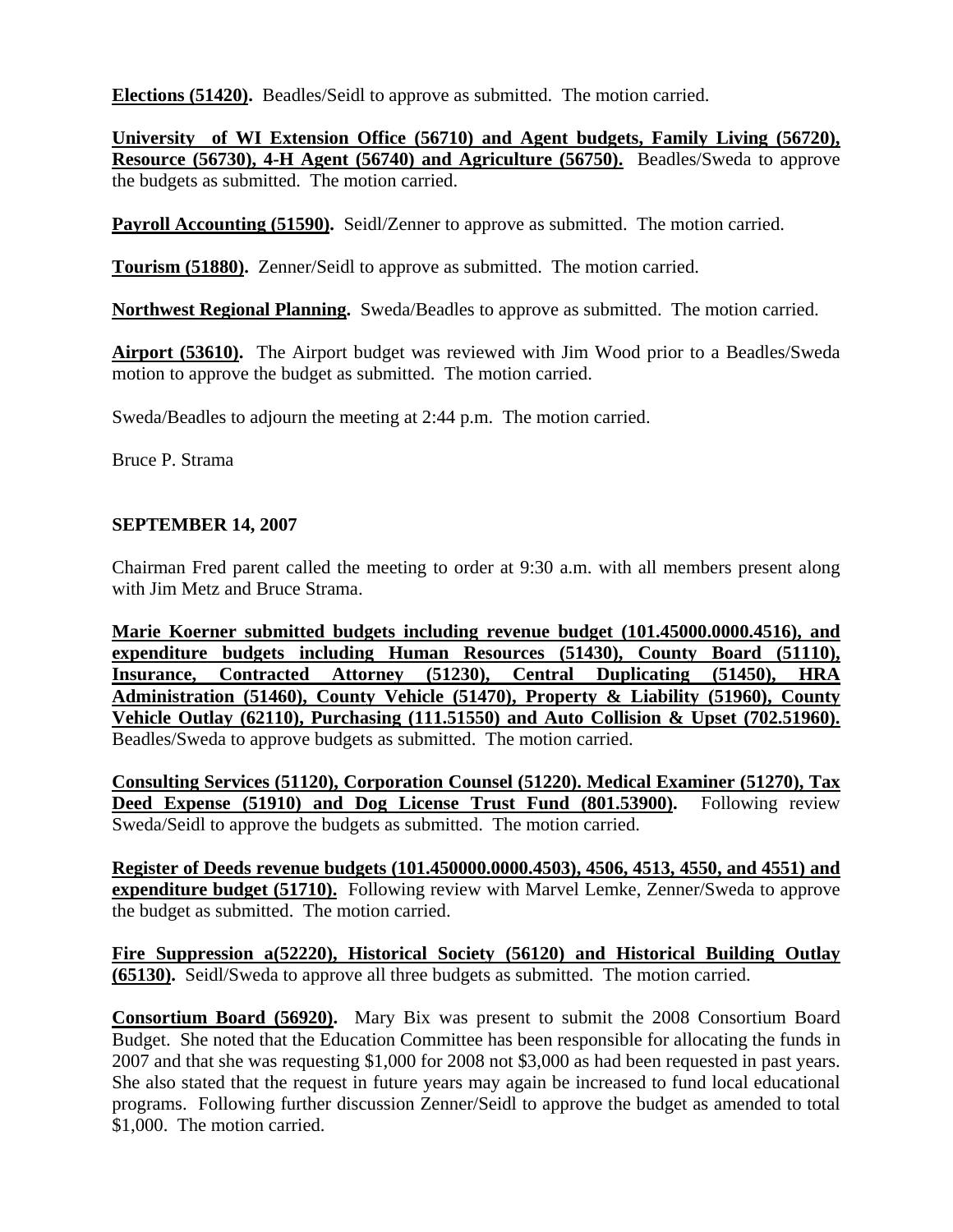**Indianhead Community Action Agency (56930).** Beadles/Sweda to approve as submitted. The motion carried.

**Debt Service Accounts (Funds 304, 305 & 308), General Accounting (51570), Independent Auditing (51580).** Following review of the proposed budgets with Larry Brandl, Beadles/Sweda to approve the budget as submitted. The motion carried.

**Grants to Public Libraries (56110).** James Seidl submitted the proposed budget and reviewed it with the committee members prior to a Sweda/Beadles motion to approve the budget as submitted.

**Economic Development (51890).** Strama distributed letters of appreciation he had received from both the Rib Lake and Gilman Economic Development Foundations which included request for \$10,000 each for 2008. Sue Emmerich was present representing the City of Medford Economic Development Foundation, also thanking the Committee for their support in the past and requesting \$10,000 for 2008. Following discussion Sweda/Zenner to approve a \$15,000 2008 Economic Development Budget with each of the three foundations receiving \$5,000 as in the past couple of years, therefore reducing the Proposed budget by \$15,000. The motion carried.

Sweda/Zenner to adjourn the meeting at 11:04 a.m. The motion carried.

#### **SEPTEMBER 21, 2007**

Chairman Fred Parent called the meeting to order at 9:30 a.m. Committee members Joseph Sweda, James Seidl and Chuck Zenner were present with Allen Beadles absent, excused. Also in attendance were Jim Metz, Steve Oberle, Bruce Strama and Luke Klink (The Star News).

**Land Conservation (57410).** Steve Oberle presented the related budgets and reviewed them with the committee prior to a Sweda/Zenner motion to approve the budgets as presented. The motion carried.

**Veterans Service Commission (55500), Veterans Service Office (55510).** Zenner/Seidl to approve both budgets as submitted. The motion carried. Strama is to verify wages with accountant Brandl.

**Grants to Public Libraries (56110).** James Seidl stated that following review of requirements related to reimbursement to Libraries within adjacent counties that he has confirmed that Taylor County must reimburse Eau Claire County due to the fact that a portion of the Eau Claire Library system is within Chippewa County which is adjacent to Taylor County. The amount of reimbursement is \$145.40. Sweda/Zenner to approve increasing the Grants to Public Libraries budget by \$145.40 to a total of \$243,571.00. The motion carried.

**District Attorney (51610), Victim Witness (51670).** Seidl/Sweda to approve both budgets as submitted following review with District Attorney Kelz and LeeAnn Rabb of the Victim Witness Office. The motion carried.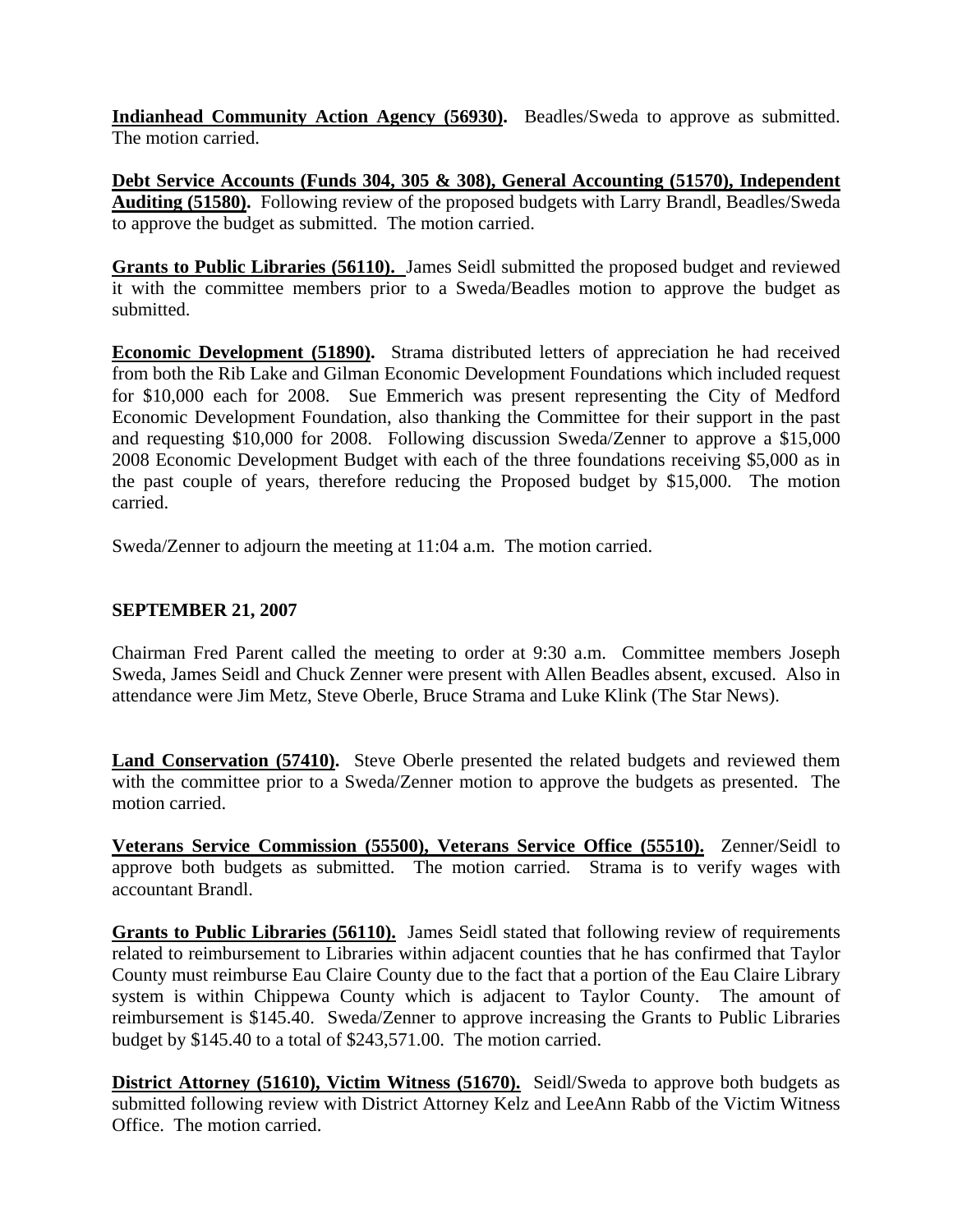**Circuit Court (51210).** Judge Carlson, Laurie Rogers and Margaret Gebauer were present and submitted the budget which was on a Sweda/Seidl motion approved as submitted. The motion carried.

**Treasurer (51560) .** Following review with Treasurer Deb Wiinamaki, Zenner/Sweda to approve the budget as submitted. The motion carried.

**Real Property Lister (51540).** Sweda/Seidl to approve the Real Property Lister budget as submitted. The motion carried.

Following direction of Chairman Parent, the meeting was recessed at 10:39 a.m. to reconvene at 1:00 p.m. with committee members Parent, Seidl and Zenner present along with Melissa Weinke, Strama and Luke Klink. Beadles and Sweda were absent.

**Information Technologies (51440).** Melissa Weinke reviewed the proposed budget with committee members prior to a Seidl/Zenner to approve budget as submitted. The motion carried.

**Ambulance Budget (204.63210).** Ron Bohn reviewed the proposed ambulance budget prior to a Seidl/Zenner motion to approve the budget as submitted. The motion carried.

**Public Health (54110) 10:14 a.m.** Strama had updated several areas of salary related information which had initially been entered incorrectly. Patricia Krug was present to review the budget with the updates and following the review, Zenner/Seidl to approve the budget as submitted including the updates. The motion carried. When questioned about the budgeting for 211, Krug stated that funding for the proposed 211 program will be addressed by the County Board as part of the Sundry Unclassified Budget.

**Commission on Aging (203.55610).** Diane Niggemann was present and reviewed the proposed budget with the committee. Seidl/Zenner to approve the budget as submitted. The motion carried.

**Human Services.** Sue Hady presented the budget which on a Seidl/Zenner motion was approved as submitted. The motion carried.

Bruce P. Strama, County Clerk

Seidl/Zenner to adjourn the meeting at 3:16 p.m. The motion carried.

#### **September 27, 2007**

The meeting was called to order by Fred Parent at 9:37 a.m. with committee members Joe Sweda, James Seidl, Allen Beadles and Chuck Zenner present. Others present at the meeting were Jim Metz, Larry Brandl, Theresa Valenti, Sharon Ludwig and Bruce Strama, with Tom Toepfer arriving at 9:47 a.m., Luke Klink (The Star News) at 10:02 a.m. and Brad Ruesch arriving at 10:18 a.m.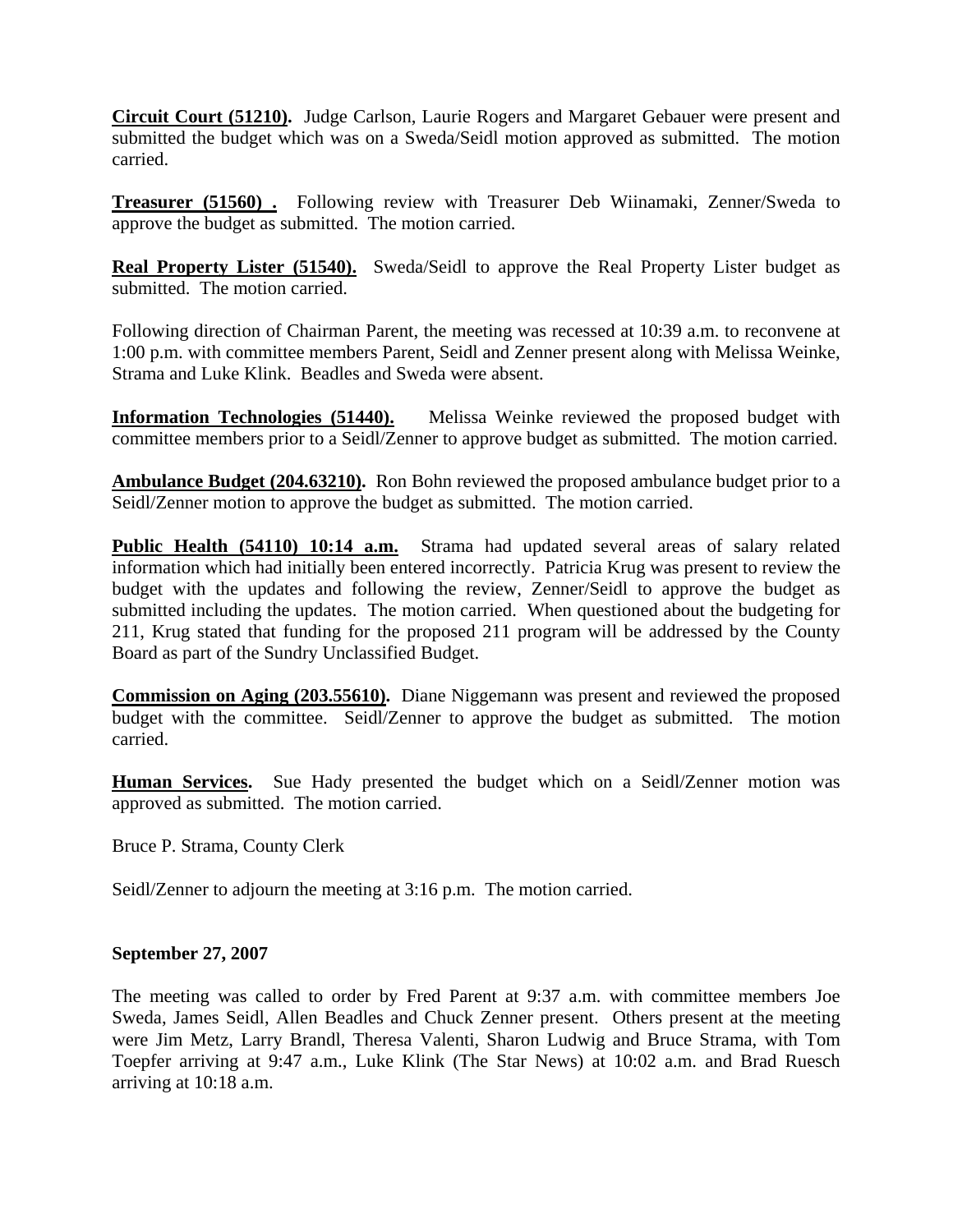**Human Services.** Theresa Valenti and Sharon Ludwig requested the \$3,100 funding of the Stepping Stones Shelter be restored. Valenti stated that she was responsible for loss of the funding as she was not present to request for funding, nor had she submitted a written request for review prior to the Human Services Public Hearing. She distributed information and reviewed it with the committee prior to a roll-call vote on reinstating the funding, which if reinstated would be levied in addition to the prior approved Human Services Budget. The vote was 4 voting aye Parent voting no. The motion carried to reinstate the \$3,100 in funding for Stepping Stones.

**Highway Department.** Tom Toepfer distributed copies of the proposed 2008 Highway Budget which included one budget with a 2% increase in levied money and a total levy of \$2,175,864 and the second which included additional resurfacing and sealcoat, allowing resurfacing of 14 miles instead of the 8.5 miles included in the lesser budget with a total levy of \$2,893,378. Following discussion Sweda/Beadles to approve the budget with a 2% increase and total levy of \$2,175,864 including the Equipment Schedule. The motion carried. There was discussion and agreement that additional funding if available should be approved for additional resurfacing. Several possibilities were discussed with no action. Brandl reported that the state budget has not been completed and suggested having another meeting later in the following week to see what progress is made in the state budget prior to finalizing the county's budget. Strama stated that there are several adjustments and a couple of budgets to be reviewed and approved at this time.

**Revenue accounts; Shared Revenue (42000-4221) was decreased by \$362 to \$1,259,149 – State Aid/Child Support (42000-4272) was decreased by \$1,000 to 146,329 – State Aid /Forest Administrator (42000-4284) was reduced by \$378 to \$45,376 – Dot/Transportation Elderly (42000-4234) was increased by \$310 to 63,412 ; Expenditure accounts; Corporation Counsel (51220-5322) was set at \$250 for publishing required – Escort/Volunteer Drivers (202.55630-5392) was increased by \$372 to total \$19,562 – Sundry Unclassified (51990) and Contingency (69990) were also reviewed.** Brandl reported that he had been informed that health insurance rates for 2008 will increase by 4%, not the 10% figured into the original budget and that he had made those adjustments. Zenner/Beadles to approve the adjustments made in both the revenue and expenditure accounts along with the Sundry Unclassified and Contingency accounts as submitted at \$5,000 and \$25,000. The motion carried.

Larry Brandl suggested increasing revenue line - **(45000-4525) Board of other County Prisoners** – by \$100,000 to total \$400,000. Seidl/ Beadles to increase (45000-4525) by \$100,000. The motion carried.

The committee discussed other options for submission of a budget with an increase of 2% which if submitted at this time as approved would require approximately \$523,000 of fund balance. Zenner/Seidl to approve applying approximately \$523,000 in fund balance, the exact amount to be calculated by Brandl following review of the budget is completed in order to meet a 2% increase in the levy. The motion carried

An additional Budget Review Committee Meeting was scheduled for Thursday, October 4, 2007 at 9:30 a.m. to adjust the 2008 county budget pending the state budget progress.

Seidl/Beadles to adjourn the meeting at 11:02 a.m. The motion carried.

## **October 4, 2007**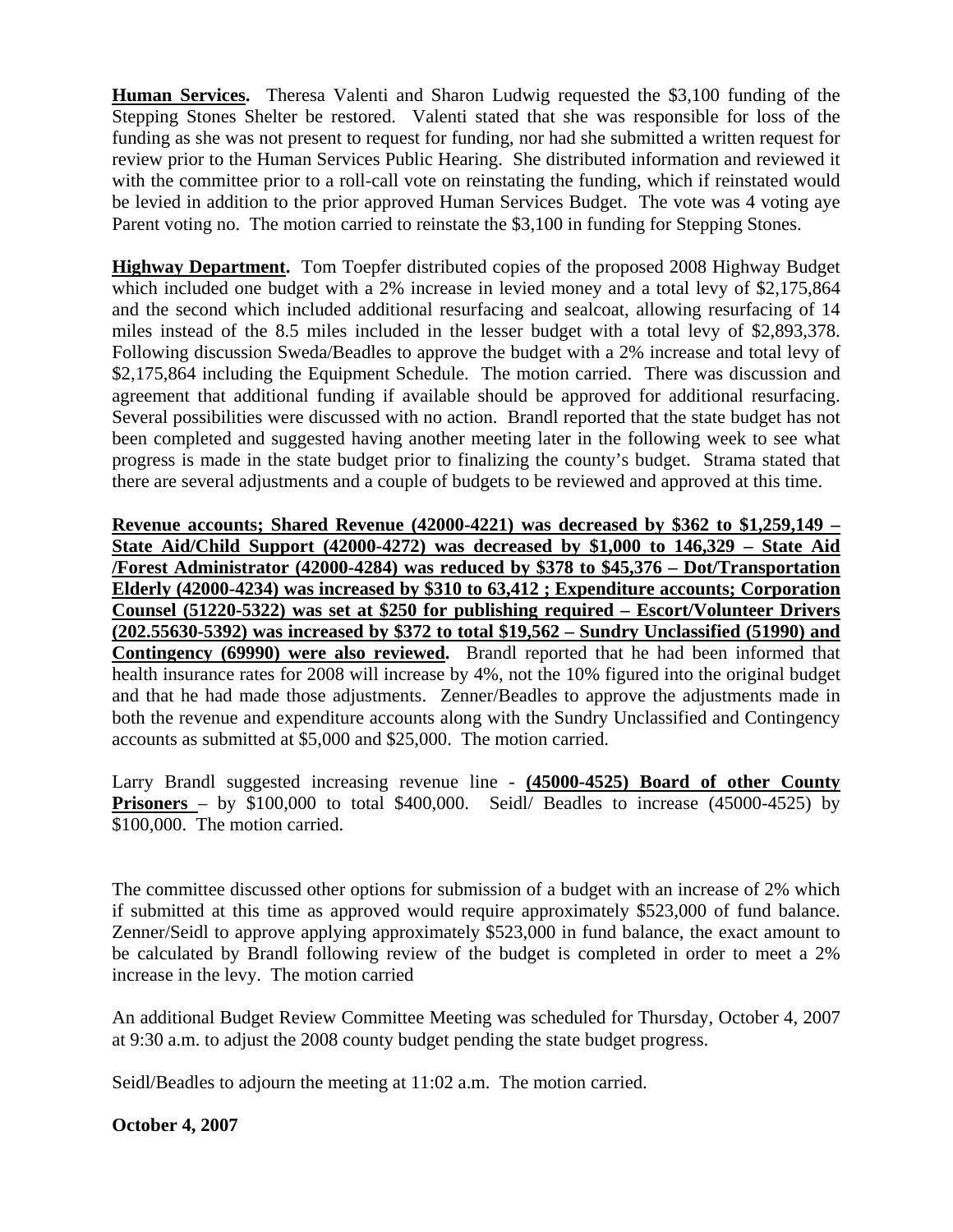The meeting was called to order by Chairman Fred Parent at 9:30 a.m. Committee members Jim Seidl, Allen Beadles and Chuck Zenner were present along with Jim Metz, Larry Brandl, Brad Ruesch, Bruce Strama and Luke Klink (The Star News). Committee member Joseph Sweda had an excused absence and Lester Lewis arrived at 9:36 a.m.

Strama noted that there were a couple of items that needed to be addressed including in expenses **Grants to Public Libraries (56110)** , increase by \$72.00 to total \$243,643.00 and in revenues to approve **County Sales Tax Revenue (41200)** as submitted. Zenner/Beadles to approve the increase in Grants to Public Libraries and approve County Sales Tax Revenue as submitted. The motion carried.

Larry Brandl suggested placing \$100,000.00 of designated forestry funds to the General Fund as non-designated, to increase revenues in **Interest On Temporary Investments (48000-4811)** by \$25,000.00 to total \$300,000.00 and to increase amount available for resurfacing in the Highway Department budget by \$120,000.00. At the time of this meeting remaining under a 2% increase in the county levy will require \$618,224.00 of undesignated fund balance be applied. This action will result in a \$6.88 mil rate a decrease of \$.56 from the previous year's rate of \$7.44. Following further discussion Seidl/Zenner to approve the Brandl's suggestions listed resulting in the \$6.88 mill rate. The motion carried. The following Budget Status sheet contains the changes made in the 2008 budget from the original submitted.

### **BUDGET STATUS FOR BUDGET REVIEW COMMITTEE**

| <b>LEVY AS REQUESTED</b>                |                                       | \$9,245,188.00  |  |  |
|-----------------------------------------|---------------------------------------|-----------------|--|--|
|                                         | Tax Rate Status - \$7.42              |                 |  |  |
| <b>Budget Review Session on 9/13/07</b> |                                       |                 |  |  |
| 101.57100.0000.5116                     | <b>Land Information Specialist</b>    | $+$ \$653.00    |  |  |
| 101.57120.0000.5116                     | <b>Land Information Specialist</b>    | $+$ \$650.00    |  |  |
| <b>Budget Review Session on 9/14/07</b> |                                       |                 |  |  |
| 101.56920                               | <b>Consortium Board</b>               | $-$ \$2,000.00  |  |  |
| 101.51890                               | <b>Economic Development</b>           | $-$15,000.00$   |  |  |
| <b>Budget Review Session on 9/21/07</b> |                                       |                 |  |  |
| 101.56110                               | <b>Grants to Public Libraries</b>     | $+ $145.00$     |  |  |
| 101.54110                               | Public Health                         | $+\$10,754.00$  |  |  |
| <b>Budget Review Session on 9/27/07</b> |                                       |                 |  |  |
| 101 Fund                                | Health Insurance Adjustment           | $-$ \$62,227.00 |  |  |
| 601.51010.0000.5252                     | <b>Human Services</b>                 | $+$ \$3,100.00  |  |  |
| 101.42000.0000.4221                     | <b>State Shared Revenues</b>          | $+$ \$362.00    |  |  |
| 101.42000.0000.4272                     | State Aid/Child Support               | $+$ \$1,000.00  |  |  |
| 101.42000.0000.4284                     | <b>State Aid/Forest Administrator</b> | $+$ \$378.00    |  |  |
| 101.42500.0000.4621                     | <b>County Forest Crop Revenue</b>     | $+ $1,261.00$   |  |  |
| 101.52110.0000.5322                     | <b>Corporation Counsel</b>            | $+250.00$       |  |  |